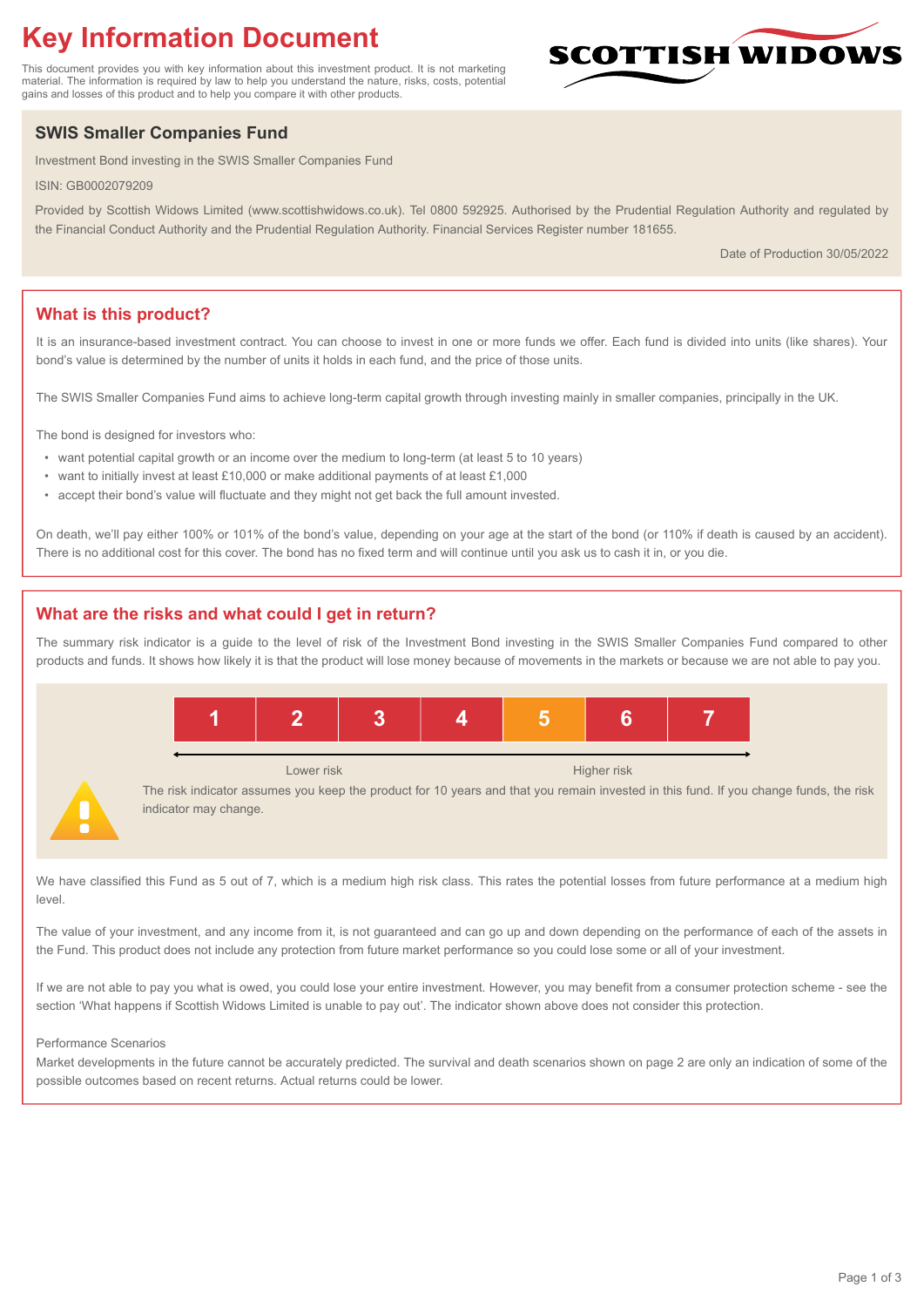

#### **What are the risks and what could I get in return? (continued)**

This table shows the money you could get back over the next 10 years, under different scenarios, assuming that you invest £10,000. The figures below assume no withdrawals are taken and do not allow for any Large Fund Bonus which may apply. The scenarios shown illustrate how your investment could perform. You can compare them with the scenarios of other products. The scenarios presented are an estimate of future performance based on evidence from the past on how the value of this investment varies, and are not an exact indicator. What you get will vary depending on how the market performs and how long you keep the investment. The stress scenario shows what you might get back in extreme market circumstances, and it does not take into account the situation where we are not able to pay you. The death scenario assumes investments perform in line with the moderate scenario.

The figures shown include all the costs of the product itself, but may not include all the costs that you pay to your adviser. The figures do not take into account your personal tax situation, which may also affect how much you get back. Before deciding to invest, you should read the Additional Information Document for more information on the risks and what you might get back. See page 2 for information on how the performance scenarios are calculated.

| <b>Investment £10,000</b> |                                                    |           |                                             |           |  |  |
|---------------------------|----------------------------------------------------|-----------|---------------------------------------------|-----------|--|--|
|                           |                                                    | 5 years   | 10 years<br>(Recommended<br>holding period) |           |  |  |
| <b>Survival Scenarios</b> |                                                    |           |                                             |           |  |  |
| <b>Stress scenario</b>    | What you might get back after costs                | £1,073    | £3,109                                      | £1,739    |  |  |
|                           | Average return each year                           | $-89.27%$ | $-20.84%$                                   | $-16.05%$ |  |  |
| Unfavourable scenario     | What you might get back after costs<br>£7,560      |           | £5,391                                      | £4,187    |  |  |
|                           | Average return each year                           | $-24.40%$ | $-11.62%$                                   | $-8.34%$  |  |  |
| Moderate scenario         | What you might get back after costs                | £9,999    | £10,000                                     | £10,001   |  |  |
|                           | Average return each year                           | $-0.01%$  | $0.00\%$                                    | $0.00\%$  |  |  |
| Favourable scenario       | What you might get back after costs                | £13,015   | £18,253                                     | £23,511   |  |  |
| Average return each year  |                                                    | 30.15%    | 12.79%                                      | 8.93%     |  |  |
| <b>Death scenarios</b>    |                                                    |           |                                             |           |  |  |
| Insured event             | What your beneficiaries might get back after costs | £10,099   | £10.100                                     | £10,101   |  |  |

#### **What happens if Scottish Widows is unable to pay out?**

Your Plan is fully covered by the Financial Services Compensation Scheme. More information about compensation arrangements is available from the Financial Services Compensation Scheme, who can be contacted on 0800 678 1100 or 0207 741 4100 or via their website at www.fscs.org.uk

### **What are the costs?**

The Reduction in Yield (RIY) shows what impact the total costs you pay will have on the investment return you might get. The total costs take into account one-off, ongoing and incidental costs. The amounts shown here are the cumulative costs of the product itself, for three different holding periods. The monetary figures shown assume you invest £10,000 and investments perform in line with the moderate scenario. The figures are estimates and may change in the future. The person selling you or advising you about this product may charge you other costs. If so, this person will provide you with information about these costs, and show you the impact that all costs will have on your investment over time.

| Investment £10,000              |                             |                              |                            |  |  |  |
|---------------------------------|-----------------------------|------------------------------|----------------------------|--|--|--|
| <b>Scenarios</b>                | If you cash in after 1 year | If you cash in after 5 years | If you cash in at 10 years |  |  |  |
| Total costs                     | £169                        | £631                         | £1,179                     |  |  |  |
| Impact on return (RIY) per year | 1.70%                       | 1.30%                        | 1.25%                      |  |  |  |